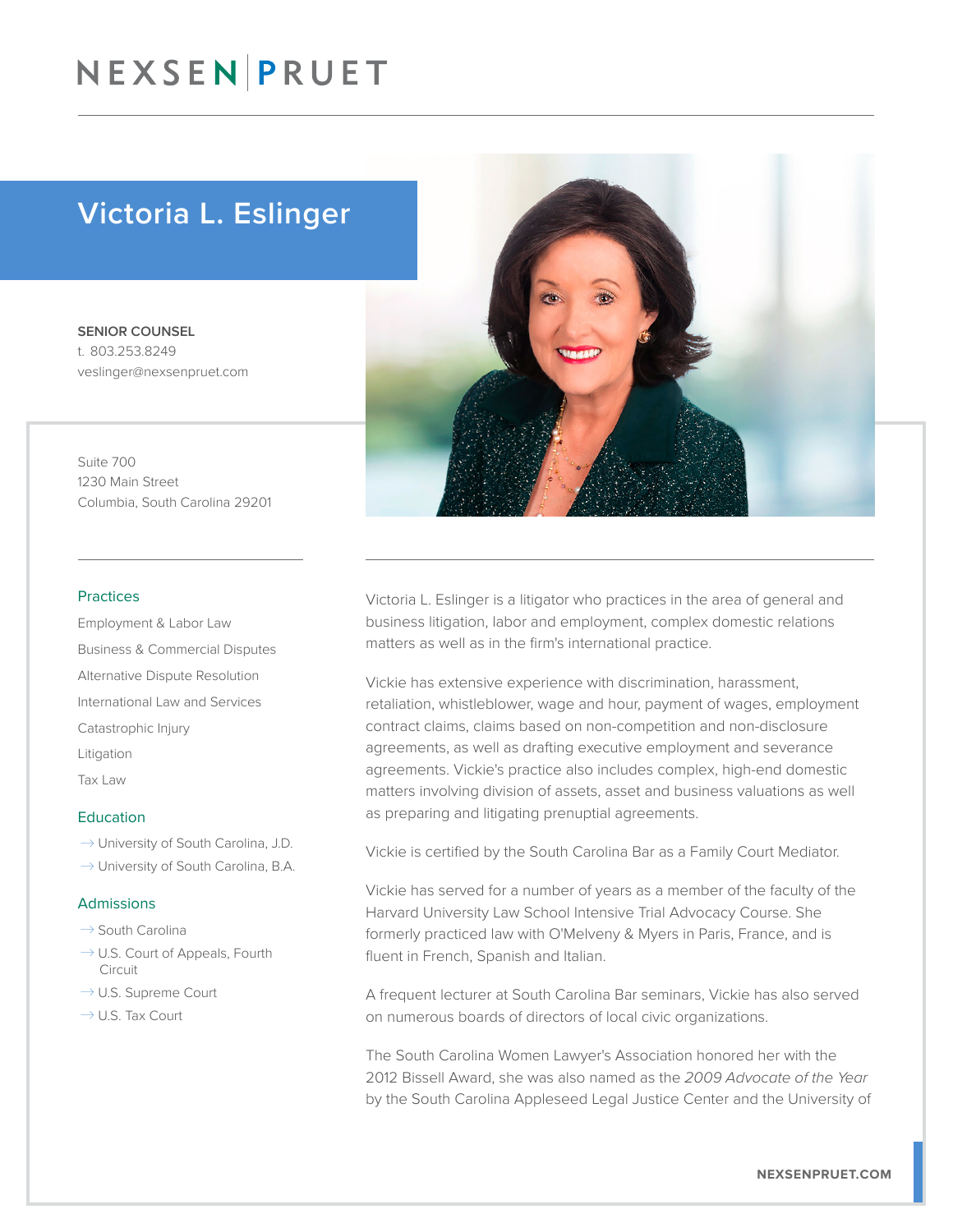# NEXSEN PRUET

South Carolina School of Law honored her with a Compleat Lawyer Platinum Award in 2004. Vickie received the honor in recognition of her professional and civic accomplishments over 30 years of practice. It is given to USC law graduates who have made "a significant contribution to the legal profession" and exemplify "the highest standard of professional competence, ethics, and integrity."

Vickie also serves as a mentor to incoming students at the University of South Carolina School of Law.

### **Recognitions**

- $\rightarrow$  Martindale-Hubbell "AV" Preeminent Peer Review Rated
- � Listed in *Best Lawyers in America* for Employment Law- Management, Family Planning, Labor Law- Management and Litigation- Labor and Employment, Since 2001
- → *Chambers USA: America's Leading Business Lawyers* Labor and Employment Law
- � Listed in South Carolina *Super Lawyers®* since 2008 (Employment & Labor, Business Litigation and Family Law)
- $\rightarrow$  USC Compleat Lawyer Platinum Award
- $\rightarrow$  YWCA TWIN (Tribute to Women and Industry) Award
- $\rightarrow$  "Legal Elite of the Midlands" International, Family Law
- $\rightarrow$  Jean Galloway Bissell Award South Carolina Women Lawyers Association, 2012
- $\rightarrow$  Advocate of the Year awarded by Appleseed Legal Justice Center, 2009

### Community & Professional

- $\rightarrow$  South Carolina Association for Justice
- $\rightarrow$  American Association for Justice
- $\rightarrow$  American Law Institute
- $\rightarrow$  Advisory Council of the Center for International Business Education and Research at the University of South Carolina
- $\rightarrow$  South Carolina Bar
- $\rightarrow$  American Bar Association
- $\rightarrow$  SC Women Lawyers Association
- $\rightarrow$  Richland County Bar Association

The University of Georgia Press has published a new book entitled *South Carolina Women: Their Lives and Times, Volume 3.* The trilogy traces the impact of women, including Nexsen Pruet attorney Vickie Eslinger, on South Carolina from the sixteenth century to present day.

The chapter "Champions of Women's Rights in South Carolina" begins on page 373 and details the work of Eslinger, and four other women, who have devoted much of their lives and careers to the cause of women's rights.